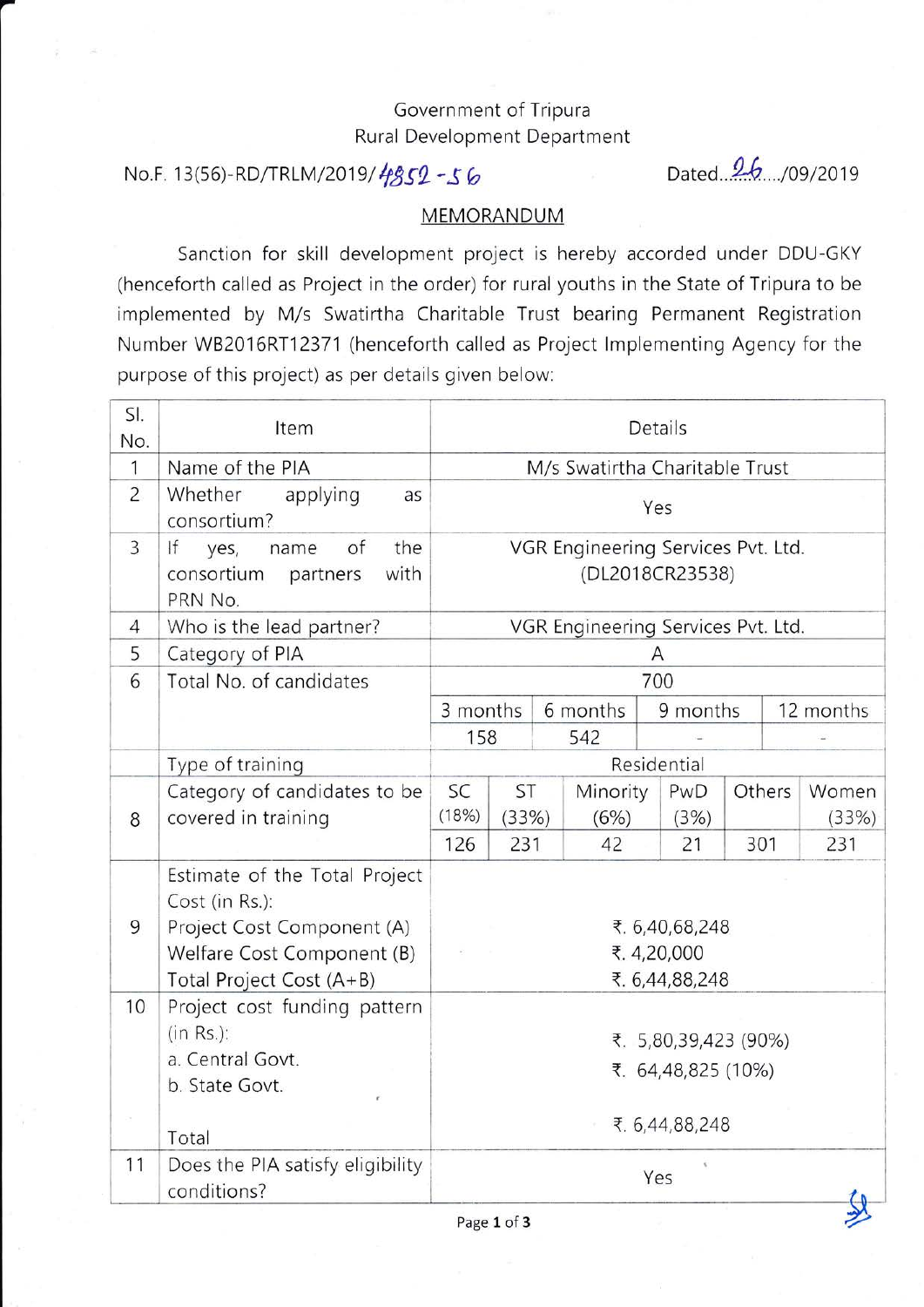| 12 | Has the PAA recommended<br>the project?               | Yes                                                                                                                                      |  |  |
|----|-------------------------------------------------------|------------------------------------------------------------------------------------------------------------------------------------------|--|--|
| 13 | Whether<br>the<br>PAC<br>has<br>approved the project? | Yes, in the meeting held on 10.06.2019.                                                                                                  |  |  |
| 14 | Districts to be covered                               | West Tripura-100, North Tripura-100, South<br>Tripura-100, Dhalai-100, Khowai-50, Sepahijala-50,<br>Unakoti-100, Gomati-100              |  |  |
| 15 | <b>Training Center Location</b>                       | West Bengal-2 (centers)-700                                                                                                              |  |  |
| 16 | Trades to be covered                                  | Capital Goods-CNC setter cum operator-158,<br>Media & Entertainment - Camera Operator-100,<br>Automotive Service Technician Level 3 -442 |  |  |
| 17 | Duration of the project                               | 3 years                                                                                                                                  |  |  |
| 18 | Third Party Certification                             | SSC                                                                                                                                      |  |  |

2. Total fund i.e. ₹.6,44,88,248 (Rupees Six Crore Forty Four Lakh Eighty Eight Thousand Two Hundred Forty Eight) only which shall be released to the Project Implementing Agency in four installments in the ratio of 25:50:15:10 subject to provisions of DDU-GKY Guidelines, 2016.

3. The Project lmplementing Agency shall submit a Performance Guarantee from a Nationalized Bank for ₹.40,30,515 (Rupees Forty Lakh Thirty Thousand Five Hundred Fifteen) only (a minimum value of 6.25% of the total approved cost, as per notification No.50/2017 dt.13.09.2017 of the Rural Skills Division, MoRD) at the time of signinq the MoU.

4. For better project management the first installment (25%) of fund amounting to ₹. 1,61,22,062 ( Rupees One Crore Sixty One Lakh Twenty Two Thousand Sixty Two only) comprising of Central Share of ₹. 1,45,09,856 (Rupees One Crore Forty Five Lakh Nine Thousand Eight Hundred Fifty Six) only is (90%) and State Share of  $\bar{\tau}$ . 16,12,206 (Rupees Sixteen Lakh Twelve Thousand Two Hundred Six) only is (10%). In pursuance to the memorandum issued vide F.No.13(19)-RD(TRLM)/2019/4717-21 Dated, 23/09/2019 the 1<sup>st</sup> installment shall be released to the Project Implementing Agency in the following pattern;

i) 15% ₹.96,73,237 (Rupees Ninety Six Lakh Seventy Three Thousand Two Hundred Thirty Seven) only on signing of MoU after submission of Bank Guarantee @ 6.25% of the total project cost.

ii) Remaining 10% ₹.64,48,825 (Rupees Sixty Four Lakh Forty Eight Thousand Eight Hundred Twenty Five) only on commencement of minimum 20% of the project, Page 2 of 3